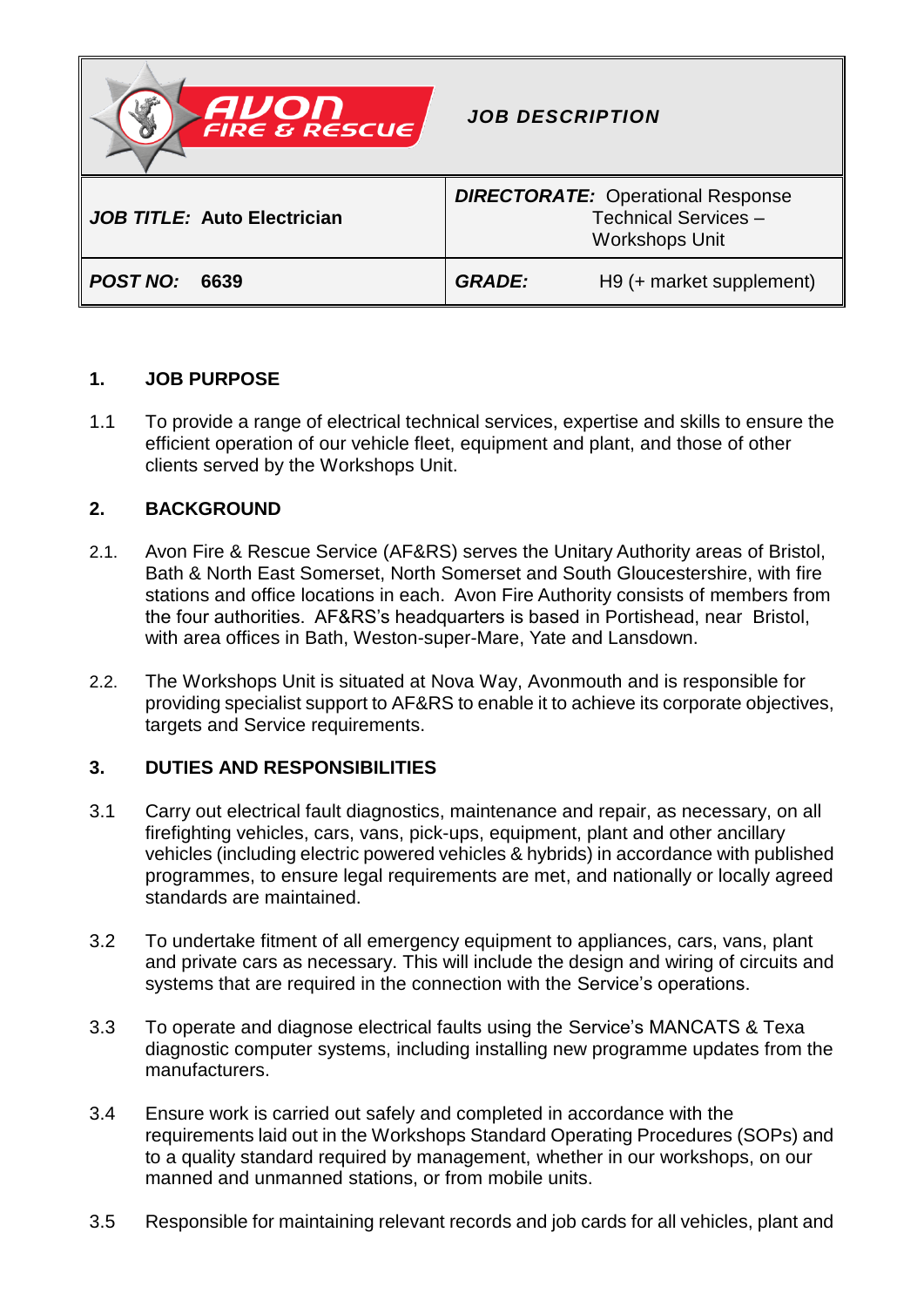equipment, particularly noting future potential repair requirements. Keep appropriate records of tests and all work undertaken. To undertake PAT testing programmes as part of the servicing and inspection routines for the fleet (including ad-hoc checks) and operational equipment. To ensure our statutory obligations are fully met to comply with health & safety requirements.

- 3.6 Carry out pre-delivery inspections of vehicles and plant as necessary, before making available for operational use.
- 3.7 Deliver and collect vehicles to and from manufacturers within the UK when required. Assist the manufacturer in undertaking repairs as necessary, on site, at our Workshops, or at the manufacturer's premises.
- 3.8 In conjunction with line manager, provide a training provision and refreshers for other members of staff, as part of the Service's up-skilling practice provisions.
- 3.9 Be aware of and observe standard procedures at all times when working at a manned or unmanned station. Notify the Officer in Charge (OiC) on manned stations, or Service Control on unmanned Stations, upon arrival and departure. If it is necessary to take a vehicle 'off the run', you must notify the OiC and/or Service Control and wait for permission before carrying out any repairs. You must also report back to the OiC and/or Service Control as soon as the repairs are complete and the vehicle is available for operational use.
- 3.10 Ensure that the Storekeeper & Administrator (Transport) is advised of all stock items used in their absence, from both the main store and the mobile workshops, to enable stock levels to be monitored and replacements arranged when appropriate.
- 3.11 To inform the Workshop Management Team and the Storekeeper of parts or items required in good time for undertaking new fitments or repairs, ensuring accurate details are given to avoid unnecessary delays.
- 3.12 Make sure that the Workshops and mobile workshops are kept clean and safe at all times, with safe means of entry and emergency exit. Adhere to laid down Health and Safety requirements and report potential hazards to the Workshops Supervisors/Health & Safety Representative.
- 3.13 When at work, ensure the security of the Workshops, workshop vans and other vehicles at the start and finish of the day, and of Service buildings and vehicles at other unstaffed locations upon arrival and departure, as necessary.
- 3.14 Work as part of a Workshops team, supporting colleagues as necessary, to ensure continuity of service and to meet customer needs and deadlines.
- 3.15 Carry out such other duties as may reasonably be required in relation to a post of this nature.

### **General**

3.16 Ensure you maintain an awareness of Health and Safety Regulations relevant to the duties and tasks you carry out and report any situations or incidents which could be considered hazardous. You have a responsibility for your own safety and must not endanger that of colleagues/visitors in the workplace or the public.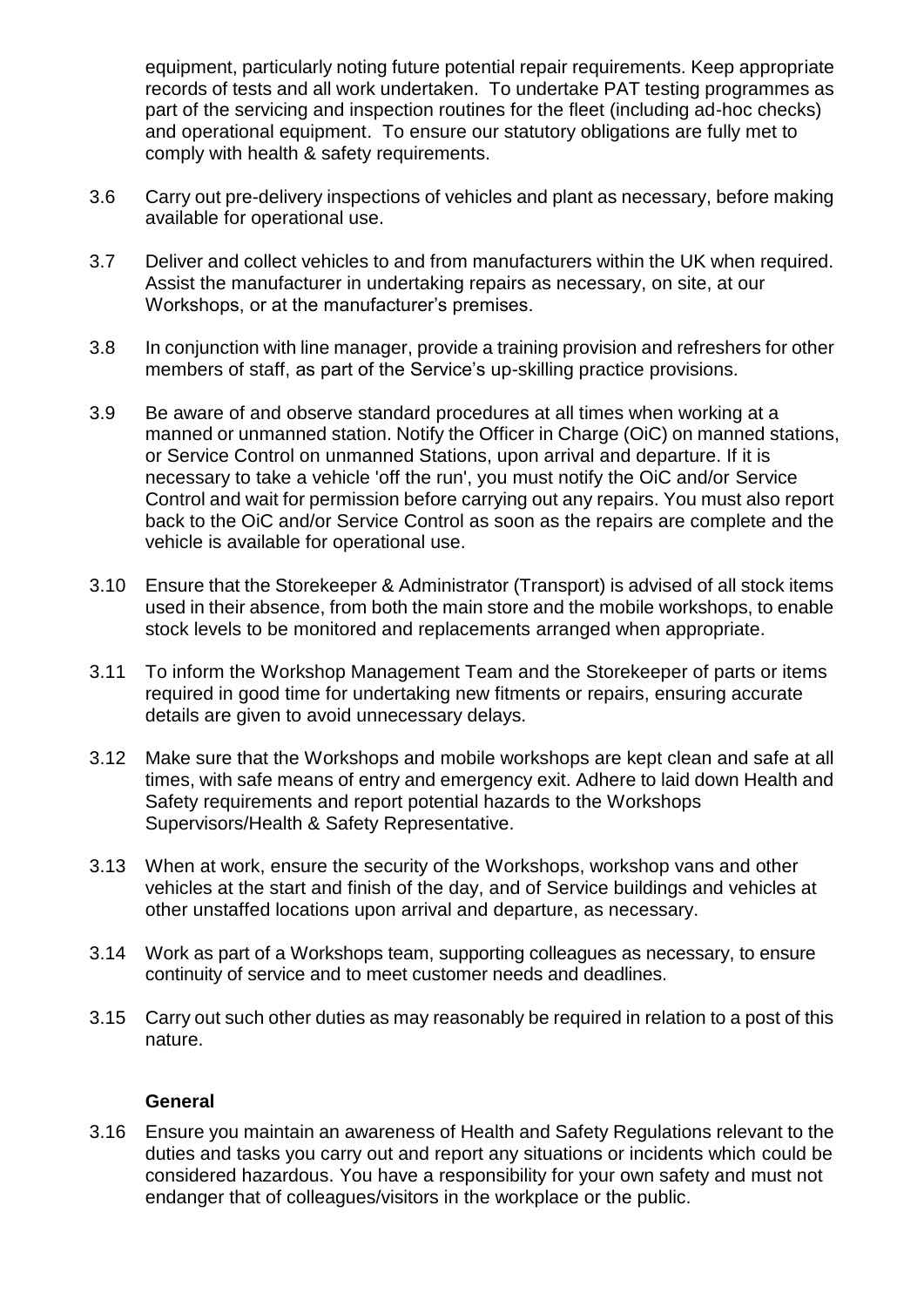- 3.17 Ensure that, both in your dealings with employees and members of the public, you adhere to the principles and standards outlined in the Equality and Fairness Policy.
- 3.18 Ensure that you perform all duties in accordance with the principles and requirements of the General Data Protection Regulations (GDPR).

## **4. SUPERVISION AND WORK PLANNING**

- 4.1 You will receive general supervision, support and job allocations from the Workshop Management Team; however you are expected to work without direct supervision given the technical position held, and when working away from the Workshops.
- 4.2 You will need to use initiative to ensure tasks are completed on time and to the required standard, in accordance with customer requirements. Occasionally you may need to work closely with relevant manufacturers or their agents to resolve maintenance and repair problems.
- 4.3 You will be required to undertake training and supervision of the workshop apprentices as appropriate, as part of the Service's up-skilling practices.

# **5. QUALIFICATIONS AND EXPERIENCE**

### **Essential:**

- A wide range of experience of vehicle electrical circuits, including system wiring, electronics, air conditioning, camera systems, alarms and immobilisers, phones, navigation devices, specialist radios for emergency services' use and database systems.
- Wide range of knowledge and experience of working on different chassis manufacturers' vehicles, including undertaking a wide range of repairs.
- Qualifications from attendance at manufacturers' training courses
- Qualifications Level 2 and 3 Diploma In Automotive Electrical and Mobile Electrical Competence (4270-62-/63).
- Qualifications from attendance at in-house or other training courses, equivalent to City & Guilds I, II and III or NVQ levels 1, 2, and 3 or equivalent (LV of HGV repair and maintenance)
- Experience in mains (110/230 volt) electrical systems.
- Experience in PAT testing systems and certifications, or willing to qualify.
- Experience in working on the following: diesel, petrol, LPG vehicles, Electric powered vehicles, engineering plant, boats and water craft.
- Experience in working on hydraulic/electronic systems for specialist applications.
- Minimum driving licence for categories B.
- Able to work consistently to a high standard of workmanship.
- Able to work as part of an integrated team, and display a conscientious and trustworthy approach to meet the Fire Authority's standards at all times.

## **Advantageous:**

- Experience of working on emergency vehicles, especially specialist wiring and circuitry.
- Driving licence for category C, C+E.

# **6. SCOPE FOR IMPACT**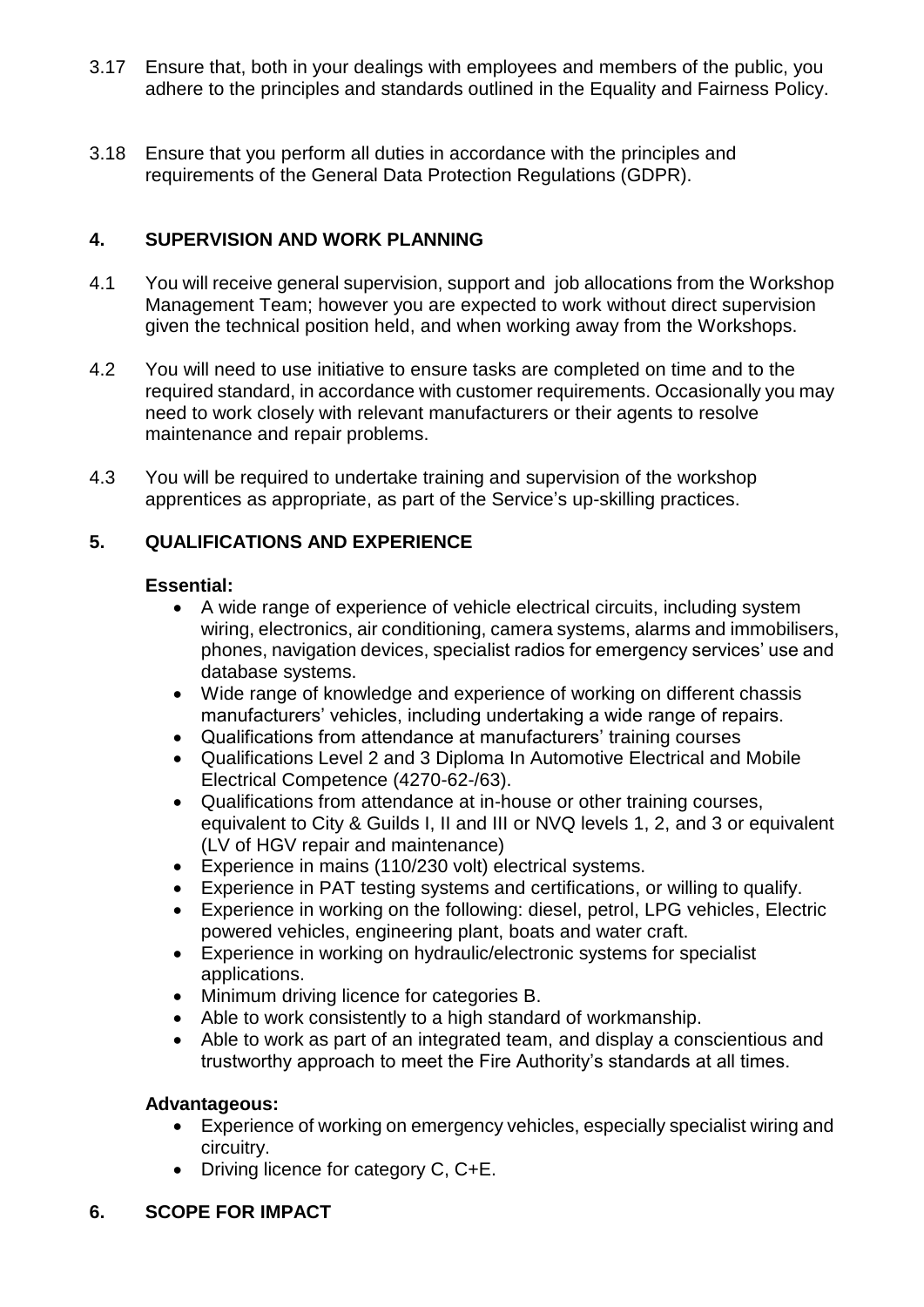- 6.1 High standards of maintenance and serviceability of our vehicles, plant and equipment helps ensure operational readiness and effectiveness, enabling the Service to achieve its service delivery objectives, targets and statutory performance requirements.
- 6.2 Repairing and maintaining vehicles and plant for other clients, on time and to the required standard, helps reduce costs and improve the viability and efficiency of the Workshops Unit.

## **7. WORK CONTEXT**

- 7.1 The maintenance and repair of appliances and other specialist vehicles involves working on complex hydraulic systems and water pump pressure systems, compressors, load sensors, communication systems, 12v, 24v and 240v electrical systems.
- 7.2 Most vehicles have been designed to meet the needs of AF&RS; consequently there are no detailed Workshop manuals other than for the chassis, engine and transmission. Expertise is acquired on the job, through attending specialist training courses by various manufacturers, and the application of basic technical and fault-finding skills.
- 7.3 The Service's and other clients' appliances, plant and auxiliary vehicles require a wide range of technical skills covering hydraulic platforms (RHP's); aerial appliances; Telma Retardation Systems; World Series Intarders; railway guidance systems on road-rail vehicles; Masti lighting systems; fork lift or other lifting vehicles or plant; generators and compressors; security locking systems and trailers. In addition, technical skills are required for the servicing of PPV fans; collecting heads; breachings; standpipes; portable pumps and generators.

### **8. Contacts**

8.1 You will have contact with uniformed staff at Service HQ and other stations, both verbally and written, and with Service Control staff when at unmanned stations. You will also need to communicate with other clients as necessary, as well as with manufacturers or their agents. You will be expected to be courteous and convey a positive image of the Workshops Unit and our Service at all times.

## **9. Special notes/conditions**

- 9.1 The standard working hours are 37 hours over 5 days a week (Monday-Friday). In exceptional circumstances, and under the authority/control of the Workshop Management Team, you may be required to work overtime, in order to complete a job to meet operational requirements, for which appropriate overtime payments will be made. Shift and attendance arrangements are subject to periodic review.
- 9.2 The duties may also when necessary involve undertaking an emergency standby and call-out facility for which appropriate payments will be made.
- 9.3 When working alone at unmanned stations or other unmanned sites, you are required to comply with the Lone Working Policy and related health and safety requirements.
- 9.4 You will be expected to maintain your competencies, including attending any training courses identified as relevant to successfully carrying out the duties of this post. To